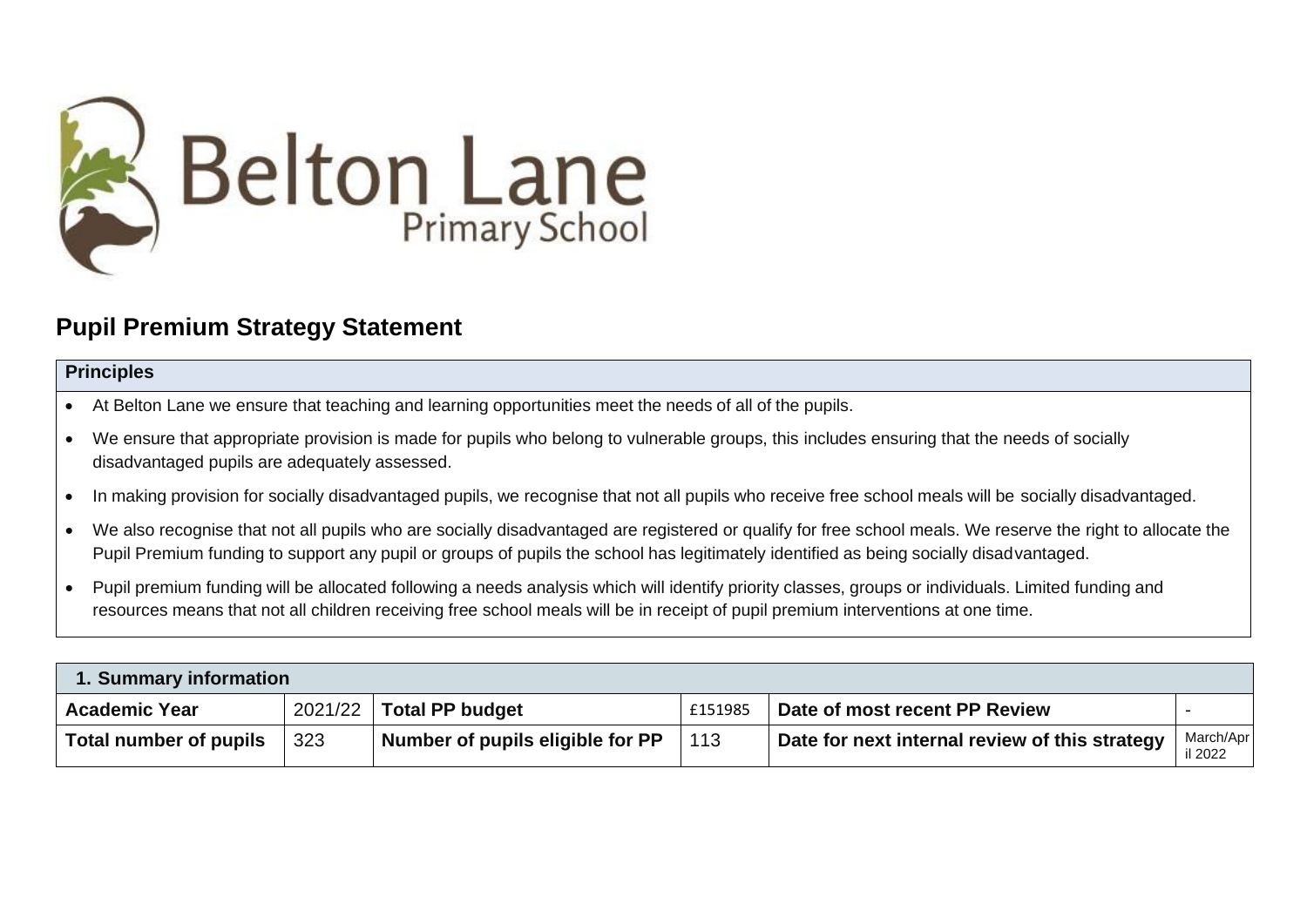|           | 2. Current attainment                                                                                                                                                                                                                                      |                                                                                                                                                                                                                          |                                        |  |  |  |
|-----------|------------------------------------------------------------------------------------------------------------------------------------------------------------------------------------------------------------------------------------------------------------|--------------------------------------------------------------------------------------------------------------------------------------------------------------------------------------------------------------------------|----------------------------------------|--|--|--|
|           | Achievement of pupils at the end of KS2 in 2019<br>(12 pupils eligible for Pupil Premium - 9 pupils also had special needs SEN)                                                                                                                            | Pupils eligible for PP<br>Pupils not eligible for PP<br>School 2019 (National<br>2019)                                                                                                                                   |                                        |  |  |  |
|           | Reading progress score and scaled score                                                                                                                                                                                                                    | 98<br>$-0.83$                                                                                                                                                                                                            | 0.32 and 105.5<br>$-1.01$ and<br>103.3 |  |  |  |
|           | Writing progress score and percentage achieving the Expected Standard                                                                                                                                                                                      | 42%<br>$+0.07$                                                                                                                                                                                                           | 0.92 and 94%<br>0.27 and 83%           |  |  |  |
|           | Maths progress score and scaled score                                                                                                                                                                                                                      | $+1.02$<br>100                                                                                                                                                                                                           | $+2.34$ and<br>0.37 and 106.1<br>107.2 |  |  |  |
|           | 3. Barriers to future attainment (for pupils eligible for PP)                                                                                                                                                                                              |                                                                                                                                                                                                                          |                                        |  |  |  |
|           | <b>In-school barriers</b>                                                                                                                                                                                                                                  |                                                                                                                                                                                                                          |                                        |  |  |  |
| Α.        | A large proportion of disadvantaged pupils have SEND and/or have not developed reading and writing skills in line with other pupils which slows their progress in<br>subsequent years.                                                                     |                                                                                                                                                                                                                          |                                        |  |  |  |
| <b>B.</b> | Historically, disadvantaged pupils have not achieved as well in maths and/or they are less likely to achieve greater depth in maths.                                                                                                                       |                                                                                                                                                                                                                          |                                        |  |  |  |
| C.        | For various reasons (e.g. mobility, home issues, poor attendance), the progress of many disadvantaged pupils has been interrupted and they have some way to<br>catch up in order to achieve the end of KS2 expectations based on their KS1 starting point. |                                                                                                                                                                                                                          |                                        |  |  |  |
|           | <b>External barriers</b>                                                                                                                                                                                                                                   |                                                                                                                                                                                                                          |                                        |  |  |  |
| D.        | A large proportion of disadvantaged pupils do not read as regularly at home, practice spellings and timetables etc or complete homework.                                                                                                                   |                                                                                                                                                                                                                          |                                        |  |  |  |
| Ε.        | A large proportion of disadvantaged pupils have or are experiencing difficult family relationships/issues which affect their attendance, emotional wellbeing and<br>resilience which impact negatively on their learning.                                  |                                                                                                                                                                                                                          |                                        |  |  |  |
|           | 4. Desired outcomes                                                                                                                                                                                                                                        | <b>Success criteria</b>                                                                                                                                                                                                  |                                        |  |  |  |
| A.        | Improved attainment and progress in reading and writing. Particular improved<br>progress to be evident for SEND/PP pupils.                                                                                                                                 | PP pupils' reading attainment and completion of the Phonics Screen at end of KS1<br>is in line with other pupils nationally. PP pupils make accelerated progress in<br>reading and writing to catch up with their peers. |                                        |  |  |  |
| <b>B.</b> | Improved attainment and progress for PP pupils in maths.                                                                                                                                                                                                   | PP pupils make better progress in maths in order to meet end of year<br>expectations.                                                                                                                                    |                                        |  |  |  |
| C.        | Accelerated rates of progress for pupils eligible for PP, particularly in KS2 so<br>they are at least on track from their KS1 starting point.                                                                                                              | Pupils eligible for PP in KS2 make greater rates of progress so that they catch up<br>with other pupils and achieve expected outcomes at the end year and end of KS2.                                                    |                                        |  |  |  |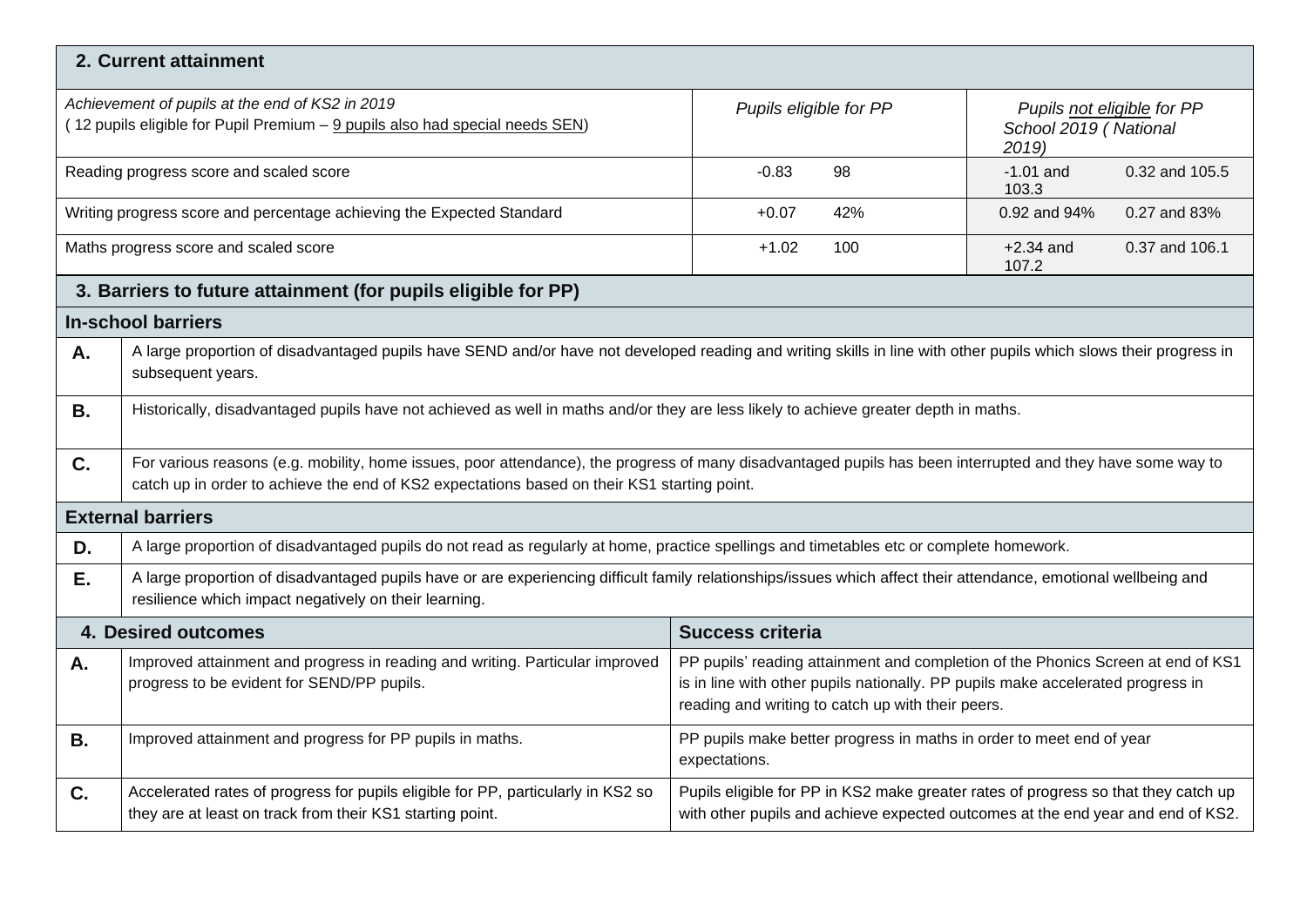| D. | Pupils are encouraged and supported to complete home-learning tasks that<br>support improved progress. | PP pupils make progress in line with other pupils in order to meet end of year<br>expectations.                                   |
|----|--------------------------------------------------------------------------------------------------------|-----------------------------------------------------------------------------------------------------------------------------------|
| с. | Support provided for emotional well-being and resilience of pupils eligible for<br>PP.                 | Improved attendance for small number of PP pupils who are persistent absentees.<br>Improved resilience and progress of PP pupils. |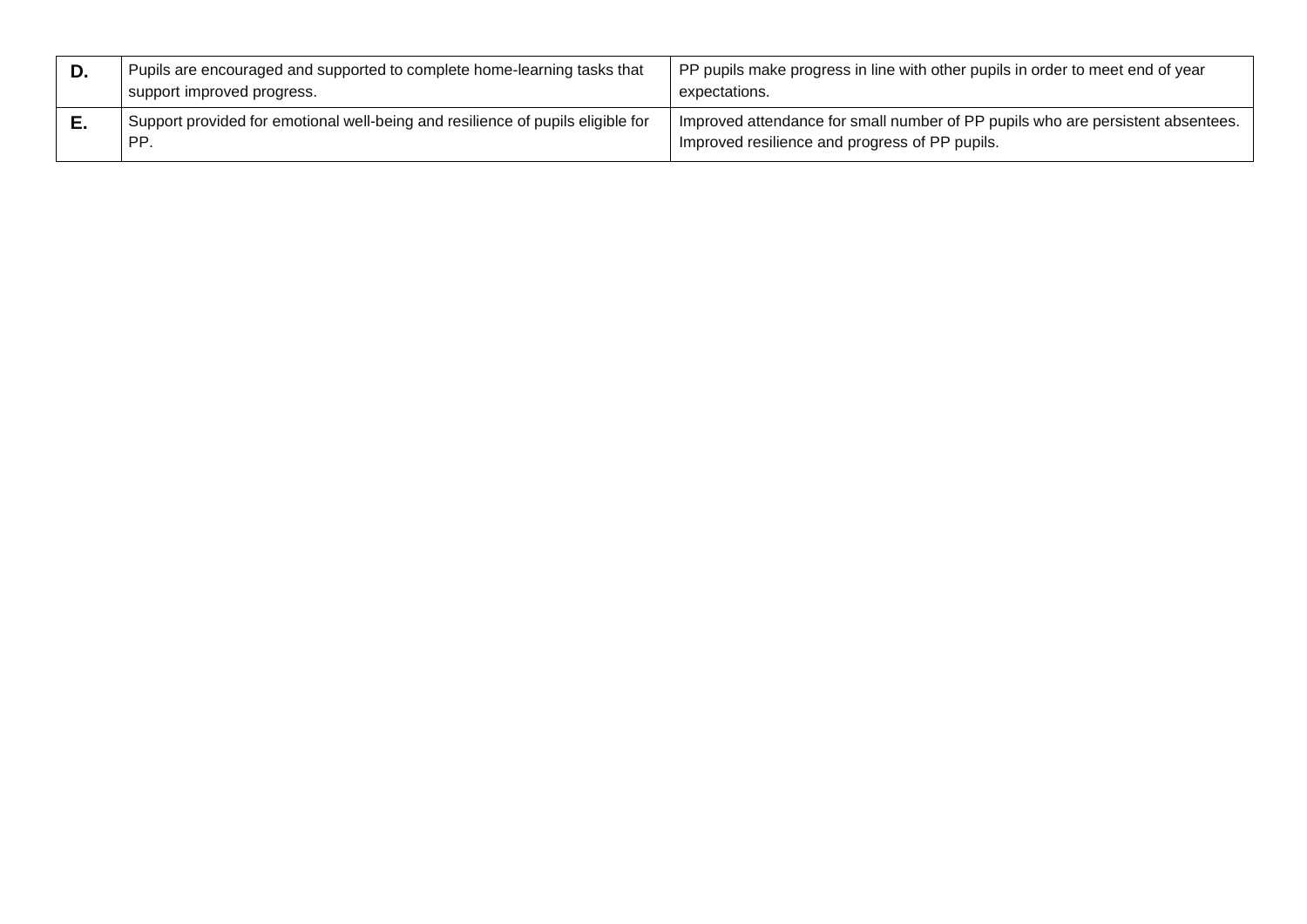| 5. Planned expenditure                                                                                              |                                                                                                                                                                                                                                                                                                                                                                                      |                                                                                                                                                                                                                                                                                                                                                                                                                                                                                                                                                                                                                                                                                                                                           |                                                                                                                                                                                                                                                                                                      |                                  |                                                                                                                                                                                                                                 |  |  |
|---------------------------------------------------------------------------------------------------------------------|--------------------------------------------------------------------------------------------------------------------------------------------------------------------------------------------------------------------------------------------------------------------------------------------------------------------------------------------------------------------------------------|-------------------------------------------------------------------------------------------------------------------------------------------------------------------------------------------------------------------------------------------------------------------------------------------------------------------------------------------------------------------------------------------------------------------------------------------------------------------------------------------------------------------------------------------------------------------------------------------------------------------------------------------------------------------------------------------------------------------------------------------|------------------------------------------------------------------------------------------------------------------------------------------------------------------------------------------------------------------------------------------------------------------------------------------------------|----------------------------------|---------------------------------------------------------------------------------------------------------------------------------------------------------------------------------------------------------------------------------|--|--|
| Academic year                                                                                                       | 2021/22 £151,985                                                                                                                                                                                                                                                                                                                                                                     |                                                                                                                                                                                                                                                                                                                                                                                                                                                                                                                                                                                                                                                                                                                                           |                                                                                                                                                                                                                                                                                                      |                                  |                                                                                                                                                                                                                                 |  |  |
|                                                                                                                     | The three headings below enable schools to demonstrate how they are using the Pupil Premium to improve classroom pedagogy, provide<br>targeted support and support whole school strategies<br>i) Quality of teaching for all                                                                                                                                                         |                                                                                                                                                                                                                                                                                                                                                                                                                                                                                                                                                                                                                                                                                                                                           |                                                                                                                                                                                                                                                                                                      |                                  |                                                                                                                                                                                                                                 |  |  |
| <b>Desired outcome</b>                                                                                              | Chosen action /<br>approach                                                                                                                                                                                                                                                                                                                                                          | What is the evidence and<br>rationale for this choice?                                                                                                                                                                                                                                                                                                                                                                                                                                                                                                                                                                                                                                                                                    | How will you ensure it is<br>implemented well?                                                                                                                                                                                                                                                       | <b>Staff lead</b>                | When will you review<br>implementation?                                                                                                                                                                                         |  |  |
| A - Improved<br>attainment and<br>progress in reading.                                                              | Improve the<br>provision for teaching<br>pupils to decode<br>fluently - including<br>phonics<br><b>Introduce Phonics</b><br>Bug teaching tool to<br>help increase pace<br>and expectations and<br>increase access to<br>phonetically<br>decodable books.<br>Active Learn e-books<br>subscription for Y1-6,<br>including reading<br>assessments.<br>Additional home<br>reading books. | The EEF reports on Improving<br>Literacy shows there is extensive<br>evidence that phonics approaches<br>develop early reading and enable<br>children to master the basics of<br>reading. The EEF also supports that<br>developing approaches to reading<br>comprehension improves outcomes.<br>Schools should also target teaching<br>and support through accurate<br>assessment which is provided within<br>Active Learn.<br>Pupils should practice their decoding<br>skills through regular home reading,<br>particularly with phonetically<br>decodable books. he subscription to<br>online books (which can also be used<br>as a class teaching tool) allows us to<br>allocate the precise books to each<br>pupil at the right time. | Ensure phonics is taught<br>consistently and effectively<br>through regular CPD and<br>monitoring and build into<br>Performance Management.<br>Focus through school<br>improvement plan - Priority 1.<br>On line Active Learn spelling and<br>grammar tool to support delivery<br>and home learning. | English<br>Leader/ SLT<br>and AO | <b>March 2022</b><br>Active Learn subscription<br>£3500<br>Additional subscription for<br>Phonics Bug whole class<br>teaching tool £1000<br>Feb 2021<br>Spelling and Grammar bug<br>subscription £500<br>TA intervention £48662 |  |  |
| A - Improved<br>attainment and<br>progress in writing -<br>particularly in spelling<br>and transcription<br>skills. | Continue to improve<br>the effectiveness of<br>the teaching of<br>Spelling and<br>Grammar                                                                                                                                                                                                                                                                                            | EEF improving Literacy report says<br>that schools should develop pupils'<br>transcription and sentence<br>construction skills through extensive<br>practice. This needs to be developed<br>in the curriculum, providing pupils                                                                                                                                                                                                                                                                                                                                                                                                                                                                                                           |                                                                                                                                                                                                                                                                                                      |                                  |                                                                                                                                                                                                                                 |  |  |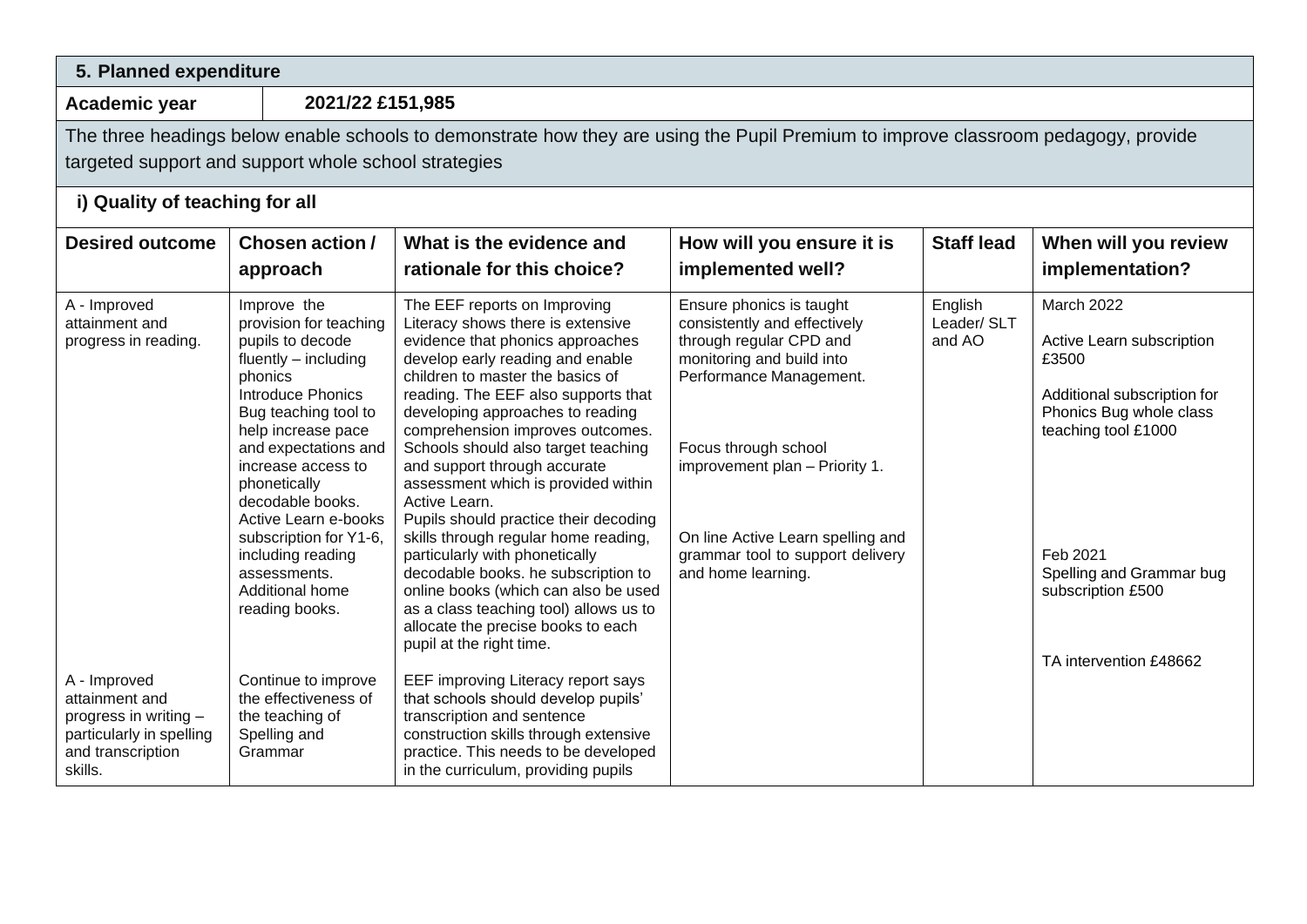| B - Improved<br>attainment and<br>progress in Maths.<br>C - Accelerated rates<br>of progress for pupils<br>eligible for PP,<br>particularly in KS2. | Continue to develop<br>pupils' mathematical<br>fluency through use<br>of Third Space<br>strategy and 1:1<br>subscription | Third Space Maths has supported<br>huge impact on maths attainment<br>(including PP pupils) and pupils'<br>enthusiasm for home-learning has<br>increased. Fluent in five and rapid<br>reasoning bring daily rigour to using<br>and applying skills Pupils are<br>motivated to practice multiplication<br>tables using Times tables Rock<br>Stars. | Through continued subscription to<br>Third Space online and continued<br>regular timetabling and<br>monitoring.<br>Regular monitoring of pupils' use<br>of Third Space 1:1                                                            | Maths<br>Leader                     | Jan 2022<br>Third Space subscription<br>and 10 x 1:1 places<br>every term plus Times<br>tables rock-stars<br>subscriptions £9500 |
|-----------------------------------------------------------------------------------------------------------------------------------------------------|--------------------------------------------------------------------------------------------------------------------------|---------------------------------------------------------------------------------------------------------------------------------------------------------------------------------------------------------------------------------------------------------------------------------------------------------------------------------------------------|---------------------------------------------------------------------------------------------------------------------------------------------------------------------------------------------------------------------------------------|-------------------------------------|----------------------------------------------------------------------------------------------------------------------------------|
|                                                                                                                                                     |                                                                                                                          |                                                                                                                                                                                                                                                                                                                                                   |                                                                                                                                                                                                                                       | Total budgeted cost $\mid$ £ 63,162 |                                                                                                                                  |
| ii) Targeted support                                                                                                                                |                                                                                                                          |                                                                                                                                                                                                                                                                                                                                                   |                                                                                                                                                                                                                                       |                                     |                                                                                                                                  |
| <b>Desired outcome</b>                                                                                                                              | Chosen action /<br>approach                                                                                              | What is the evidence and<br>rationale for this choice?                                                                                                                                                                                                                                                                                            | How will you ensure it is<br>implemented well?                                                                                                                                                                                        | <b>Staff lead</b>                   |                                                                                                                                  |
| A - Improved<br>attainment and<br>progress in reading<br>and writing. Particular<br>improved progress to<br>be evident for<br>SEND/PP pupils.       | <b>Teaching Assistants</b><br>delivering 1:1<br>phonics and reading<br>interventions in Y1-6                             | We have good evidence of positive<br>impact of intervention programmes<br>such as TELL Phonics and Switch<br>On. The EEF states school should<br>use high quality interventions and<br>have published evidence that TAs<br>have been effective delivering these<br>with training.                                                                 | Organisation of timetable to<br>ensure programme is delivered<br>regularly but causes least<br>interference with pupils' lessons.<br>Regular monitoring of impact by<br>SLT.<br>Ensure staff are trained in<br>delivering programmes. | Headteacher<br>& English<br>Leader  | £16,848                                                                                                                          |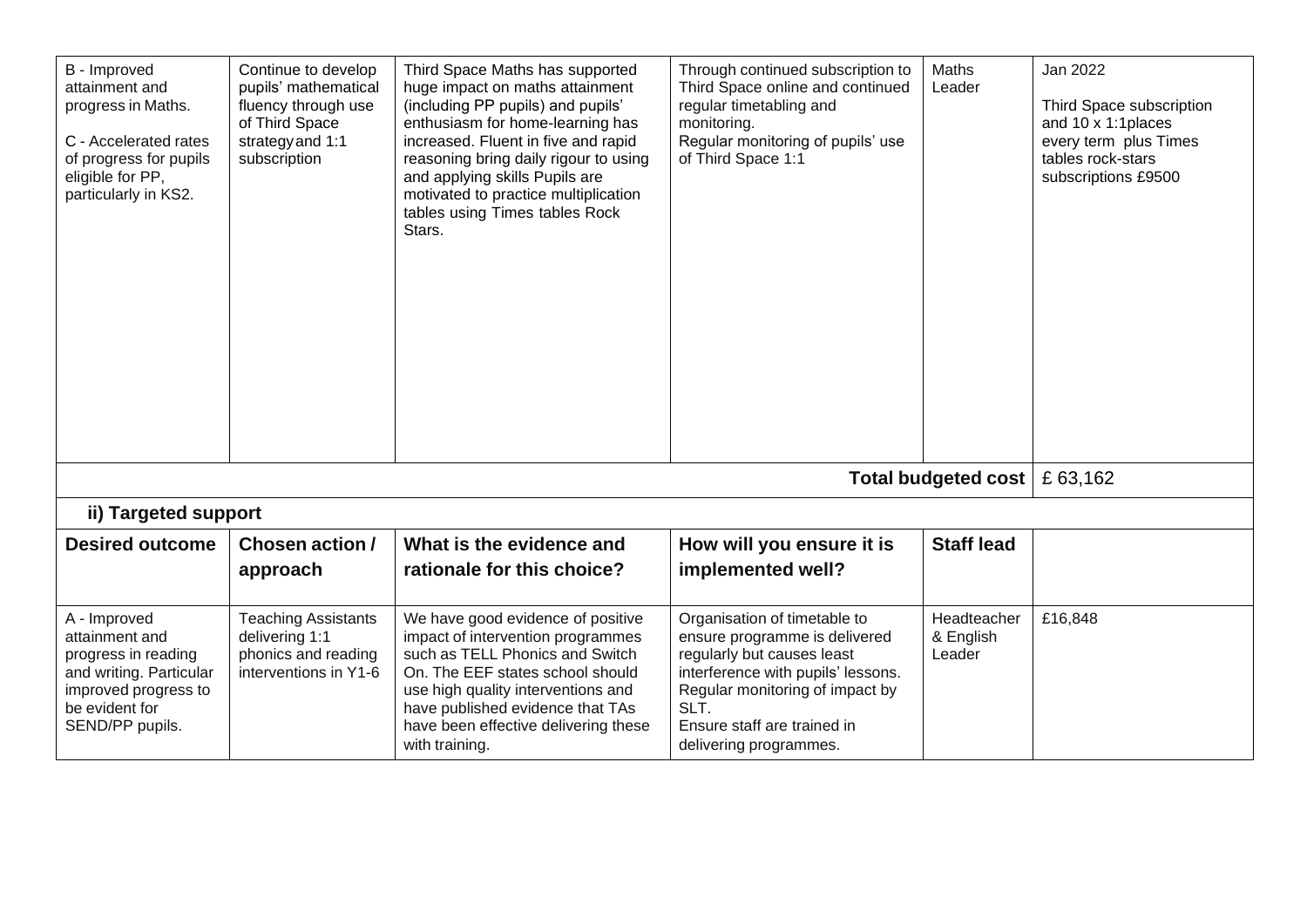| B - Improved<br>attainment and<br>progress in Maths.          | Provide better quality<br>and structure catch-<br>up interventions for<br>maths - Catch-up<br>Numeracy<br>Third Space 1:1<br>online Support for<br>maths | EEF improving maths report says<br>schools should use quality structured<br>interventions which are effectively<br>targeted. Catch-up numeracy is an<br>intervention recommended through<br>the Mobilise/ EEF and Maximising<br>TAs project and has shown to have<br>impact in other cluster schools.<br>Pupils who started the intervention<br>last year are making better progress.<br>We have used Third Space for Y5/6<br>PP pupils for 5 years and it supports<br>improved outcomes in maths. | Teachers to identify and timetable<br>for ON track Maths with regular<br>monitoring by SLT.<br>Class teachers regularly liaise<br>with Third Space to ensure<br>lessons are correctly targeted at<br>gaps. This is in school hours to<br>ensure 100% attendance. | <b>SLT</b><br><b>Teachers</b><br>Y6 lead<br>teacher |                                                                                     |
|---------------------------------------------------------------|----------------------------------------------------------------------------------------------------------------------------------------------------------|----------------------------------------------------------------------------------------------------------------------------------------------------------------------------------------------------------------------------------------------------------------------------------------------------------------------------------------------------------------------------------------------------------------------------------------------------------------------------------------------------|------------------------------------------------------------------------------------------------------------------------------------------------------------------------------------------------------------------------------------------------------------------|-----------------------------------------------------|-------------------------------------------------------------------------------------|
| C - Accelerated rates<br>of progress for PP<br>pupils in KS2. | Regular opportunity<br>(e.g. cover support)<br>in KS2 for teachers<br>to deliver targeted<br>interventions.                                              | NfER brief suggests that deployment<br>of most skilled staff to pupils who<br>need most support to catch up is a<br>key building block. Last year, we<br>provided additional cover for<br>teachers in Y5/6 to facilitate focused<br>and rapid intervention work. This was<br>very successful in aiding PP pupils<br>to make more rapid progress so has<br>been extended to the whole of KS2<br>this year.                                                                                          | Ensure clear focus on improving<br>achievement of PP pupils through<br>regular monitoring of progress.<br>Additional teacher in Spring<br>Summer terms for booster<br>classes in Y2 Y5 and Y6                                                                    | KS <sub>2</sub><br><b>Teachers</b>                  | Cover costs £14760<br>Spring/Summer additional<br>teacher -<br>£23,000 contribution |
|                                                               |                                                                                                                                                          |                                                                                                                                                                                                                                                                                                                                                                                                                                                                                                    |                                                                                                                                                                                                                                                                  | Total budgeted cost                                 | £54,608                                                                             |
|                                                               | iii) Other approaches                                                                                                                                    |                                                                                                                                                                                                                                                                                                                                                                                                                                                                                                    |                                                                                                                                                                                                                                                                  |                                                     |                                                                                     |
| <b>Desired outcome</b>                                        | Chosen action /<br>approach                                                                                                                              | What is the evidence and<br>rationale for this choice?                                                                                                                                                                                                                                                                                                                                                                                                                                             | How will you ensure it is<br>implemented well?                                                                                                                                                                                                                   | <b>Staff lead</b>                                   | When will you review<br>implementation?                                             |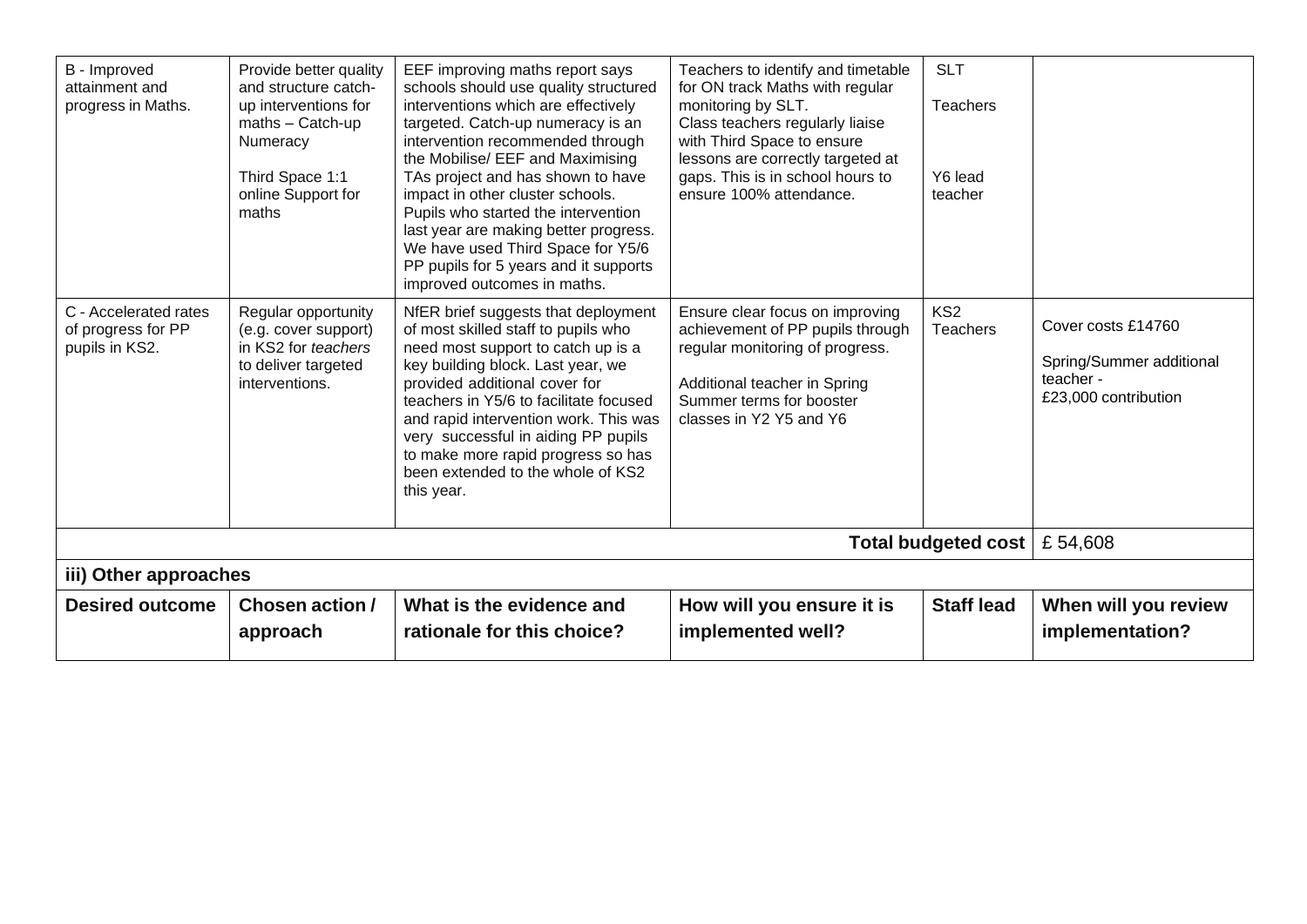| E - Support provided<br>for emotional well-<br>being and resilience of<br>pupils eligible for PP. | Mentor to provide<br>focused support and<br>monitoring of<br>progress, attendance<br>and learning<br>attitudes and active<br>pastoral support<br>along with increased<br>communication with<br>parents, signposting<br>additional support, as<br>appropriate.<br>Follow up attendance<br>concerns for small<br>number of PP pupils<br>who are persistent<br>absentees.<br>Financial support for<br>participation in<br>residential visits and<br>with uniform.<br>Improve support for<br>pupils emotional<br>wellbeing. | NfER briefing for school leaders<br>identifies addressing attendance and<br>providing emotional support<br>strategies as a key step. Attendance<br>concerns, and reasons behind them,<br>need to be followed up immediately.<br>Pupils need regular opportunity to<br>discuss their worries and be<br>supported to address them more<br>quickly. They need additional support<br>in aspects such as behaviour,<br>progress, attitude in class,<br>attendance, completion of home work<br>and opportunity to help identify<br>underlying issues. The Pupil Support<br>Officer has provided extensive<br>support to pupils and families - the<br>vast majorityare PP pupils. Emotional<br>wellbeing should be seen as<br>everyone's responsibility and needs<br>to be a continual consideration in day<br>to day classroom. ELSA is seen as<br>an effective intervention for those<br>who need additional support. | Learning and Pastoral mentor (15<br>hours per week) to liaise and<br>support pupils, staff and family as<br>appropriate.<br>Learning and Pastoral Mentor to<br>deliver structured programmes<br>(ELSA, FRIENDS, Mental Health<br>First Aid) that she has been<br>trained to use.<br>L&PM to monitor attendance and<br>behaviour records to quickly<br>identify pupils who may have<br>underlying issues. | Learning and<br>Pastoral<br>Mentor   | Feb 2022<br>Staffing costs<br>£32,000<br>(contribution) |
|---------------------------------------------------------------------------------------------------|-------------------------------------------------------------------------------------------------------------------------------------------------------------------------------------------------------------------------------------------------------------------------------------------------------------------------------------------------------------------------------------------------------------------------------------------------------------------------------------------------------------------------|------------------------------------------------------------------------------------------------------------------------------------------------------------------------------------------------------------------------------------------------------------------------------------------------------------------------------------------------------------------------------------------------------------------------------------------------------------------------------------------------------------------------------------------------------------------------------------------------------------------------------------------------------------------------------------------------------------------------------------------------------------------------------------------------------------------------------------------------------------------------------------------------------------------|----------------------------------------------------------------------------------------------------------------------------------------------------------------------------------------------------------------------------------------------------------------------------------------------------------------------------------------------------------------------------------------------------------|--------------------------------------|---------------------------------------------------------|
|                                                                                                   |                                                                                                                                                                                                                                                                                                                                                                                                                                                                                                                         |                                                                                                                                                                                                                                                                                                                                                                                                                                                                                                                                                                                                                                                                                                                                                                                                                                                                                                                  |                                                                                                                                                                                                                                                                                                                                                                                                          | Total budgeted cost $\vert$ £ 32,000 |                                                         |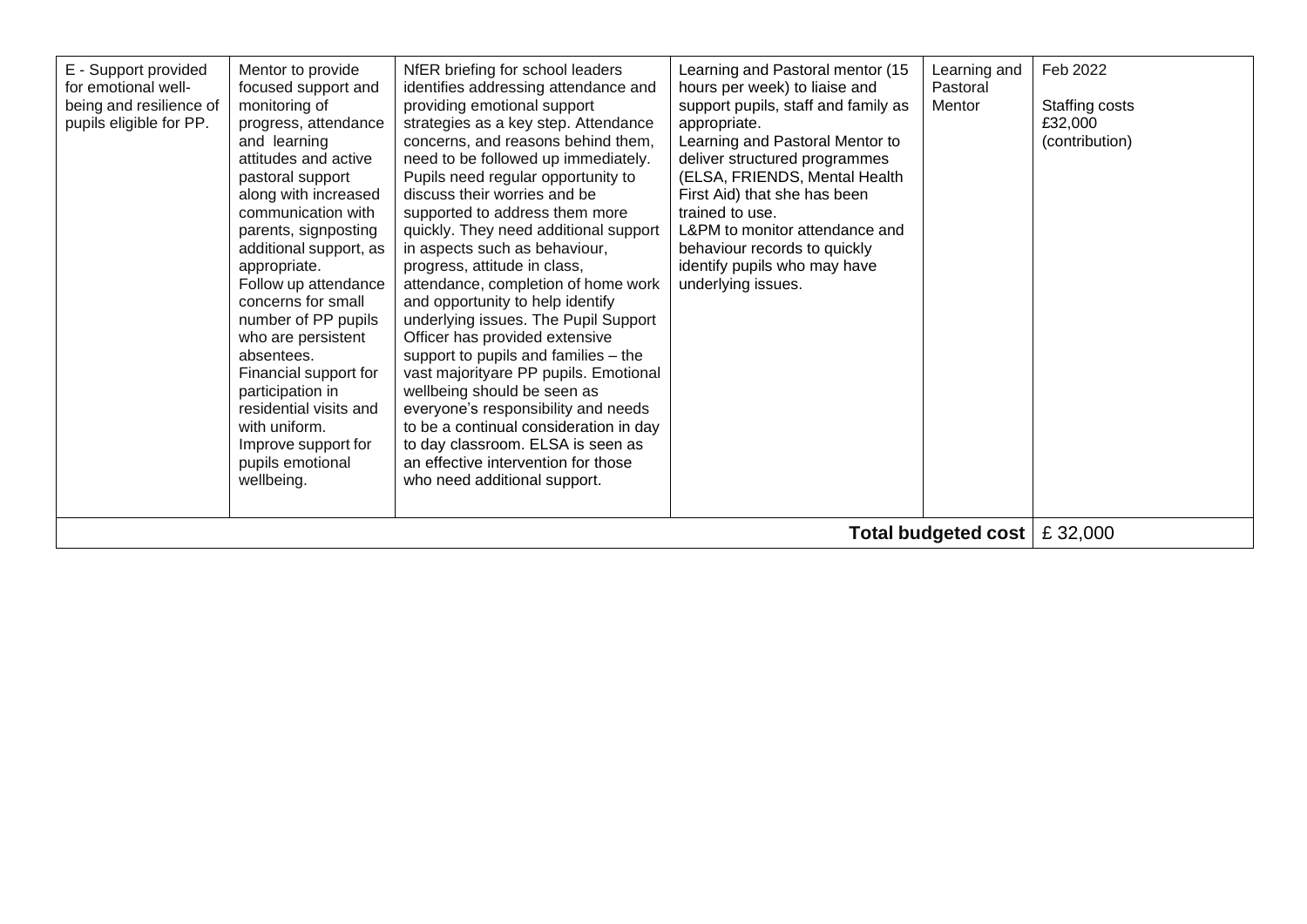| A. Review of expenditure                                                                                                                                                                                                                                                                                                                                                                                                                |                                                                                                                |                                                                          |                 |
|-----------------------------------------------------------------------------------------------------------------------------------------------------------------------------------------------------------------------------------------------------------------------------------------------------------------------------------------------------------------------------------------------------------------------------------------|----------------------------------------------------------------------------------------------------------------|--------------------------------------------------------------------------|-----------------|
| <b>Previous Academic Year</b>                                                                                                                                                                                                                                                                                                                                                                                                           | 2020/21 - £110,000                                                                                             |                                                                          |                 |
| i. Quality of teaching for all                                                                                                                                                                                                                                                                                                                                                                                                          |                                                                                                                |                                                                          |                 |
| Chosen action / approach                                                                                                                                                                                                                                                                                                                                                                                                                | Impact: Did you meet the success<br>criteria? Include impact on pupils not<br>eligible for PP, if appropriate. | Lessons learned<br>(and whether you will continue with this<br>approach) | Cost            |
| Improve the provision for teaching pupils to<br>decode fluently - including phonics<br>Continue with Phonics Bug teaching tool to help<br>increase pace and expectations and increase<br>access to phonetically decodable books.<br>Active Learn e-books subscription for Y1-6,<br>including reading assessments.<br>Additional home reading books.<br>Continue to improve the effectiveness of the<br>teaching of Spelling and Grammar | Due to lockdown, none of the end ofyear<br>assessments were completed                                          |                                                                          | £16500<br>£1500 |
|                                                                                                                                                                                                                                                                                                                                                                                                                                         |                                                                                                                |                                                                          |                 |
| ii. Targeted support                                                                                                                                                                                                                                                                                                                                                                                                                    |                                                                                                                |                                                                          |                 |
| Chosen action / approach                                                                                                                                                                                                                                                                                                                                                                                                                | Impact: Did you meet the success<br>criteria? Include impact on pupils not<br>eligible for PP, if appropriate. | Lessons learned<br>(and whether you will continue with this<br>approach) | Cost            |
| Continue to develop pupils' mathematical<br>fluency through use of Third Space strategy<br>subscription                                                                                                                                                                                                                                                                                                                                 | Both are having a positive impact regarding<br>engagement for pupils, endof year data is<br>not yet collected. | Continue with support from the hub                                       | £15,600         |